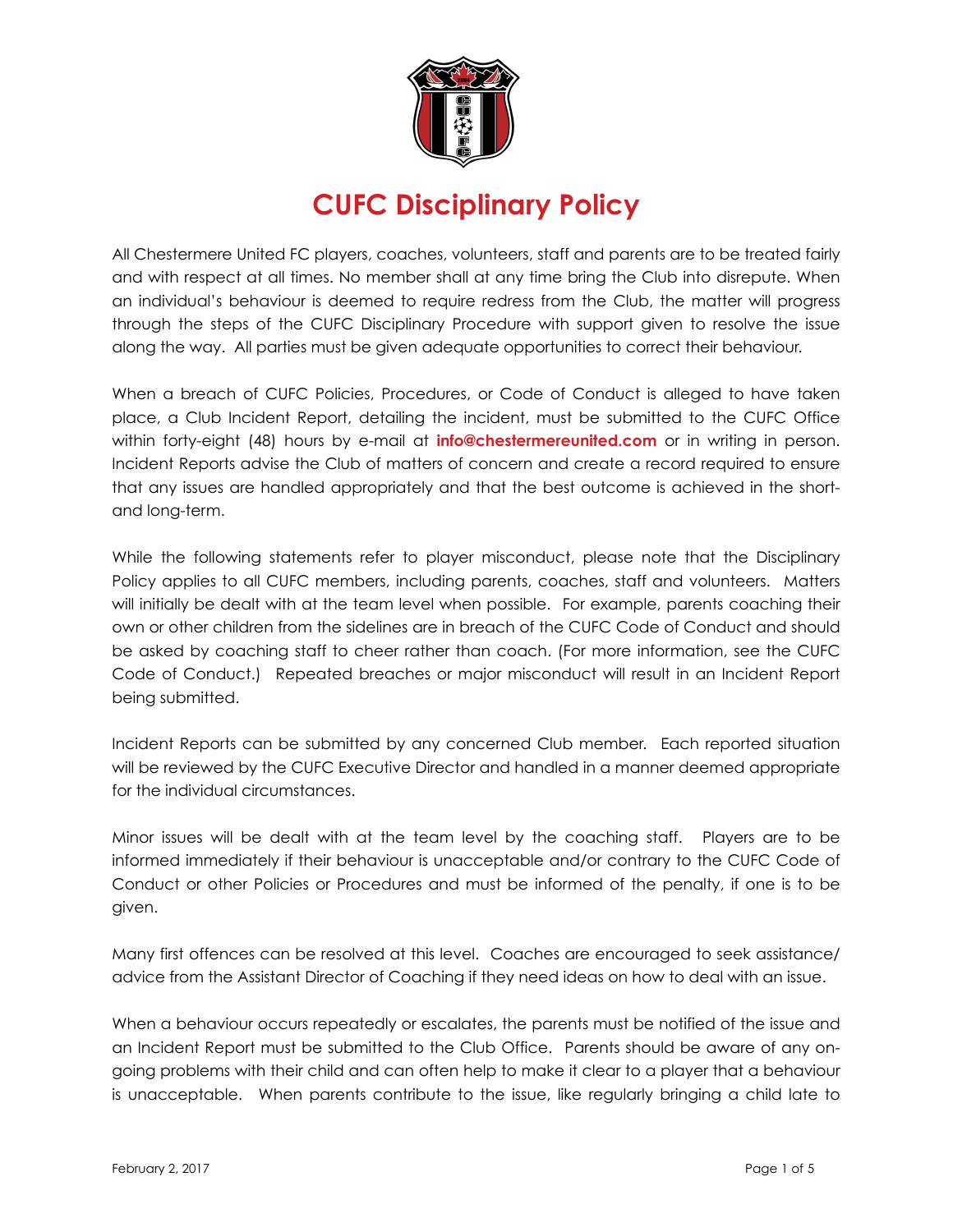practice, they may solve the problem once they understand that it affects the team and is contrary to the Code of Conduct.

When the behaviour in question negatively affects or endangers another individual, an Incident Report must be submitted to the Club Office immediately and measures must be put in place to protect all parties while the issue is dealt with.

Major misconduct or repeated minor misconduct requires that an immediate Incident Report be submitted to the CUFC Office. Each matter will be reviewed by the CUFC Disciplinary Committee and all parties involved will be contacted to address the issue, which may include a hearing to reach resolution.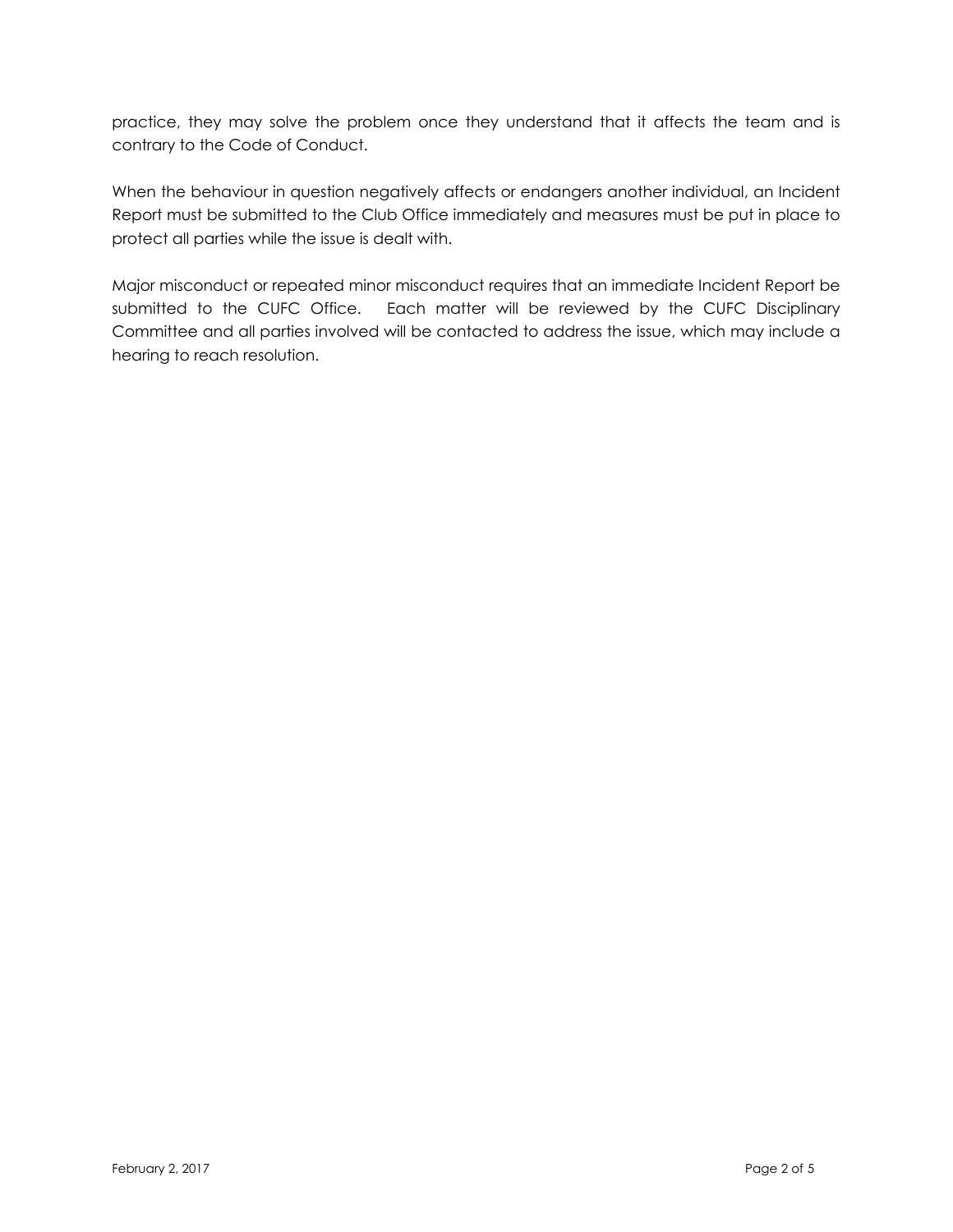

# **CUFC Disciplinary Procedure**

#### **Minor Misconduct**

Minor misconduct includes, but is not limited to, misbehaving at practice, continually arriving late, non-attendance at practices or games without informing coaching staff, lack of respect or mistreatment of coaches, club officials, teammates, etc.

- 1. Player is to be informed immediately if their behaviour is unacceptable and/or is contrary to the CUFC Code of Conduct or other Policies or Procedures, and must be advised of the penalty if one is to be given.
- 2. Penalties may increase if the behaviour or a pattern of misbehaviour continues.
- 3. Player is to be informed of misbehaviour each time that it occurs, in order to be consistent and give the player a chance to recognize and correct it.
- 4. Successful attempts by the player to correct the behaviour should be recognized by the coaching staff to reinforce that effort.
- 5. When the player does not correct the behaviour, coaching staff must inform the parents or guardians to make them aware of the issue and gauge their support in resolving the matter. When parents will not assist in solving the misbehaviour, an Incident Report must be submitted to the CUFC Office.
- 6. When attempts to work with the parents to resolve the issue are unsuccessful or when the problem continues, an Incident Report must be submitted to the CUFC Office and steps will be taken as detailed under "Major Misconduct".

Corrective actions are coach-specific and could consist of push-ups, sit-ups or burpees, and will include a verbal reprimand. Running (laps) **MUST NEVER** be used as a penalty, and the style and duration of any penalty must be appropriate to the age, gender and ability of the player(s) concerned.

Corrective actions can also be coach-directed removal from activity for a determined time period. This gives the player a chance to refocus. (Stop, breathe, think.) Dismissal from practice may be required dependent upon the circumstances. In this case, parents or guardians must be called to collect their player. Players **MUST NOT** be allowed to leave without being thus collected.

Players may be informed that they are to sit out a portion of the present or a subsequent game, dependent upon the severity or length of the misbehaviour. Game benching must not be longer than half a game. If a player is to sit out a portion of a game and subsequently does not attend, the penalty will be carried forward to the next game, with increased duration up to the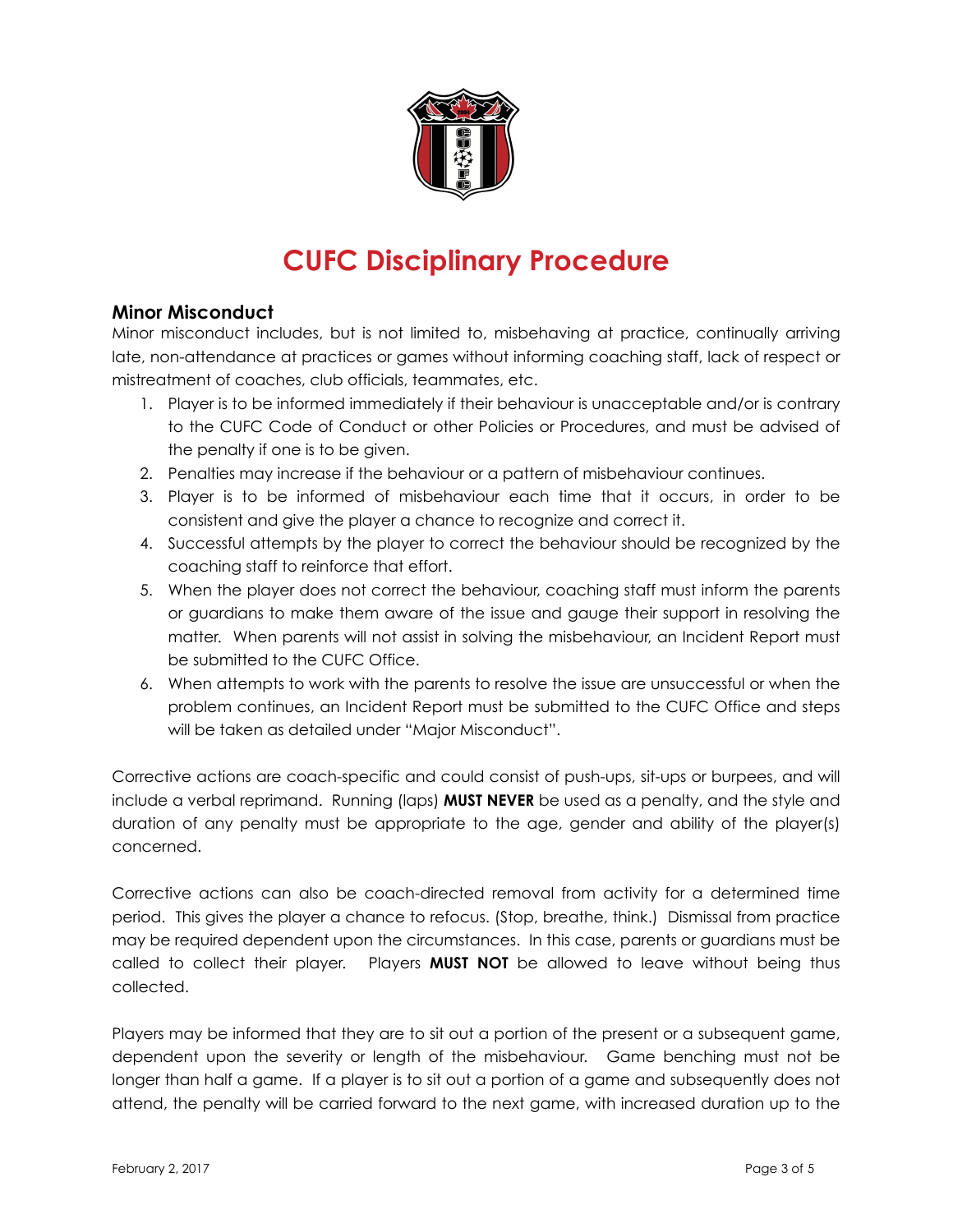half game limit. Parents of the player(s) in question **MUST** be informed prior to the "Benching" wherever possible and immediately after if not.

### **Major Misconduct**

Major misconduct includes, but is not limited to, bullying, theft, vandalism and assault. Players who have been given adequate opportunity to correct their minor misconduct and continue to misbehave will also be dealt with according to the following steps.

- 1. Player is to be informed immediately if their behaviour is unacceptable and/or is contrary to the CUFC Code of Conduct. Parents **MUST** be informed and an Incident Report must be submitted immediately.
- 2. A meeting with the parents, the Executive Director and the coaching staff may be held to clarify the circumstances and attempt to resolve the situation. Notes of this meeting will be taken and included as part of the incident file, and will be forwarded to the CUFC Disciplinary Committee prior to a Disciplinary Hearing, if one is needed.
- 3. The Disciplinary Committee, made up of the CUFC Executive Board Members, will review the Incident Report and determine the most appropriate way to proceed.
- 4. A formal Disciplinary Hearing with the involved parties will then be held by the CUFC Disciplinary Committee. All involved parties will be notified of the Hearing by e-mail at least forty-eight (48) hours before the Hearing.
- 5. Subsequent findings of the Committee will determine the severity of the penalty incurred, which could result in suspension or expulsion from the Club. Decisions of the Committee require a seventy-five percent (75%) majority vote in favour. The decision from a hearing will be recorded in the file and e-mailed to the affected parties within forty-eight (48) hours of the hearing.
- 6. Gross misconduct which violates criminal statutes may be referred to local authorities.

#### Appeals

- 1. An appeal of a decision of the CUFC Disciplinary Committee Hearing may be submitted in writing to the CUFC Board of Directors within seven (7) days of the hearing decision.
- 2. The full CUFC Board will review the file, including the details of the Appeal, and may communicate with involved parties for clarification. The CUFC Board will then review the decision of the Disciplinary Committee and make a final decision on the matter. The Board decision requires a seventy-five percent (75%) majority vote in favour. The final decision will be recorded in the file and e-mailed to the affected parties within the fortyeight (48) hours of the decision.
- 3. A further appeal to an expulsion may be submitted to our District, Canal Links Soccer Federation, for their subsequent review within seven (7) days of the CUFC Full Board decision.
- 4. A final appeal may be submitted to the Alberta Soccer Association. (ASA) within seven (7) days of the CLSF District decision.